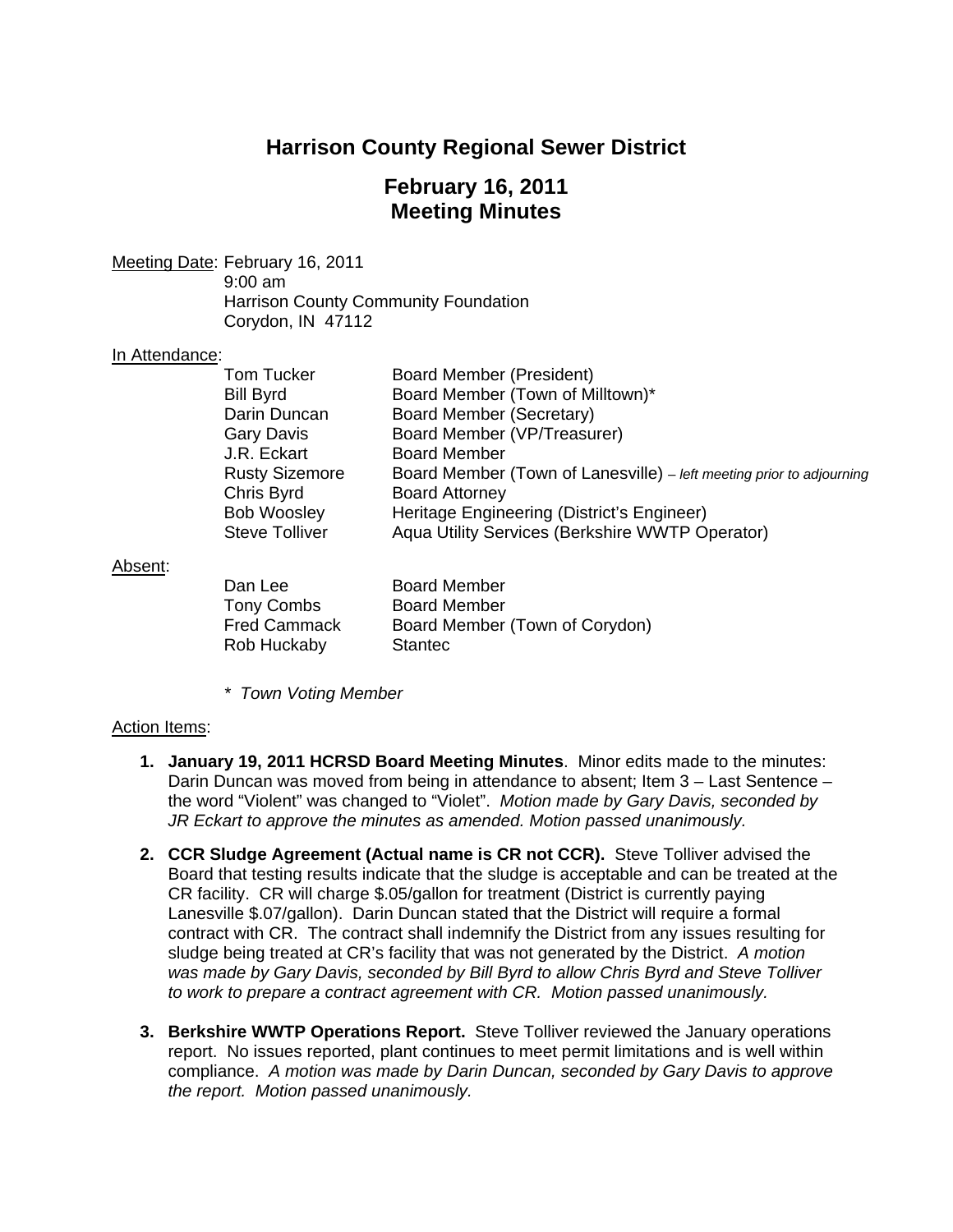HCRSD Mtg Minutes February 16, 2011 Page **2** of **3**

# **4. Treasurer's Report:**

- The following invoices were approved (all motions passed unanimously):<br>a. Byrd. Dillman. & Chastain Attorney fees \$437.50
	- a. Byrd, Dillman, & Chastain Attorney fees *Motion by Gary Davis, second by Darin Duncan.*
	- b. Heritage/Stantec Operating Budget (Acct. No. 02) \$1,829.61 *Motion by Gary Davis, second by JR Eckart.*
- **ii.** *A motion was made by Gary Davis, seconded by JR Eckart, to approve the following invoices. Motion passed unanimously.*

| a. Harrison REMC - WWTP electric service               | \$927.55   |
|--------------------------------------------------------|------------|
| b. Town of Corydon - January sewer charges             | \$3,997.00 |
| c. Aqua Utility Services - November operating contract | \$2,281.40 |
| d. Aqua Utility Services - Sludge Hauling              | \$1,699.50 |
| e. IDEM 2011 WWTP Permit                               | \$700.00   |

- f. Indiana Regional Sewer District Assoc. Dues \$50.00
- **iii.** *A motion was made by Gary Davis, seconded by JR Eckart to approve the January Treasurer's report. Motion passed unanimously*.

## **5. Other Business.**

- **i. Lanesville –** Darin Duncan requested the following items be addressed immediately:
	- a. **Sludge Services Agreement:** A copy of the signed agreement between the District and Town needs to be signed and finalized.
	- b. **Service Boundary:** The District and Town need to finalize the Boundary agreement. Darin, Rusty Sizemore, and Bob Woosley shall meet to finalize this boundary along with any other outstanding issues. Agreement shall specify who will pay for the extension of sewers to the Lanesville Interchange (i.e. will a recapture agreement be put into place to pay back the costs for construction? Who will be allowed to connect? Will they be District or Town customers?)

*Motion made by Gary Davis to adjourn, seconded by Bill Byrd. Motion passed unanimously.*

### Next Meeting:

1. Board Meeting: **Wed. March 16, 2011 at 8:30 am** @ Harrison County Community Foundation Building.

Minutes prepared by: Heritage Engineering

## **End of Minutes**

Approved By:

\_\_\_\_\_\_\_\_\_\_\_\_\_\_\_\_\_\_\_\_\_\_\_\_\_\_\_\_ \_\_\_\_\_\_\_\_\_\_\_\_\_\_\_\_\_\_\_\_\_\_\_\_\_\_ Tom Tucker, President Tony Combs